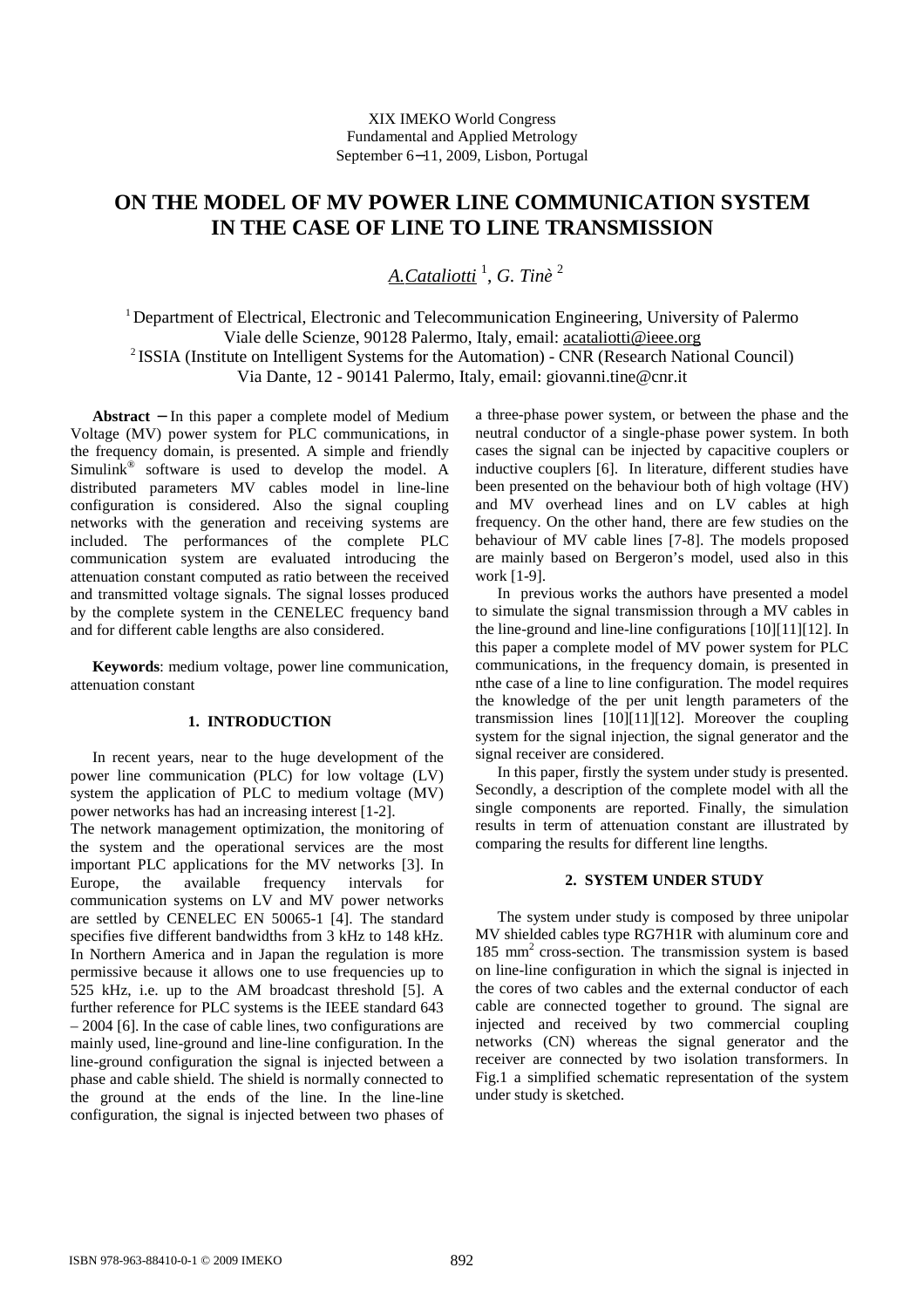

Fig.1. Schematization of the system under study

# **3. SIMULINK® MODEL**

The complete model of the MV system for power line communication is developed in Simulink® environment. The schematic circuital representation is shown in Fig. 2. The blocks named TX and RX represent two functional blocks for the generation and receiving signal respectively.



Fig. 2. Model of the MV system for power line communication developed in Simulink® .

## *3.1. Cable model*

In literature the methods used to simulate and to study the transmission line behavior are different [1-9]. Most of them are obtained from the time dependent telegrapher's equations which are for the elementary line transmission cell, shown in Fig.3, the following:



Fig. 3. Elementary cell of a transmission line.

$$
\frac{\partial v(x,t)}{\partial x} + R' i(x,t) + L' \frac{\partial i(x,t)}{\partial t} = 0
$$
 (1)

$$
\frac{\partial i(x,t)}{\partial x} + G'v(x,t) + C' \frac{\partial v(x,t)}{\partial t} = 0
$$
 (2)

In these equations x denotes the longitudinal direction of the line and *R', L', G'* and *C'* are the per unit length resistance  $(\Omega/m)$ , inductance  $(H/m)$ , conductance  $(S/m)$  and capacitance (F/m) respectively.

In the time domain the most numerical method applied to solve the telegrapher's equations is the Bergeron one [1]. Usually, *G'* is neglected and only the distributed series resistance *R'* is considered to take into account losses in the line. Therefore, the input parameters required by the model are the reference frequency, the resistance *R',* the inductance *L'* and the capacitance *C'*. The electric quantities are dependent by the geometric and constitutive parameters. Besides a variation law versus frequency for all electric parameters can be obtained by experimental measurements [11]. The per unit length resistance *R'* versus frequency trend is independent by the geometric and constitutive characteristics of the cable and it was fitted by the following second-order polynomial function:

$$
R'(f) = A_R f^2 + B_R f + C_R \tag{3}
$$

In the case of two unipolar MV shielded cables type RG7H1R, of 185 mm<sup>2</sup> and 95 mm<sup>2</sup> cross-section with aluminum core and copper shielded the second order polynomial function coefficients are reported in Table 1.

| Cable      | $A_R$<br>$[\Omega/(m^*Hz^2)]$ | $B_R$<br>$[\Omega/(m^*Hz)]$ | $C_R$<br>$\lceil \Omega/m \rceil$ |
|------------|-------------------------------|-----------------------------|-----------------------------------|
| 1 x 95 Al  | $-3.000*E-13$                 | $2.000 *E - 7$              | 0.0023                            |
| 1 x 185 A1 | $-9.000*E-15$                 | $2.000*E-8$                 | 0.0055                            |

Table 1. *R'* coefficients for two different cable typologies

As for the per unit length parameters *L'* and *C'* versus frequency trends a fitting with constant values dependent by cable typologies was obtained, as shown in Table 2.

| Cable             |             |              |
|-------------------|-------------|--------------|
|                   | [H/m]       | [F/m]        |
| 1 x 95 Al         | $4.730*E-7$ | $1.110*E-10$ |
| $1 \times 185$ Al | $2.680*E-7$ | $1.550*E-10$ |

Table 2. *L* and *C* coefficients for 185 and 95 mm<sup>2</sup> aluminum cables

## *3.2. Coupling Network*

The signal injected and received in the MV cables is carried out by a commercial coupling network (CN) based on ohmic-capacitive divider. The frequency characterization of this network has been made by a vector network analyzer and the RC values are included in the model.

# *3.3. TX system*

The signal generated by a RF generator with output impedance of 50Ω is connected to coupling network by a 1:1 isolation transformer. The parameters of this transformer are deduced by data sheet of the VAC T60403-K4096-X047 with isolation voltage of 6 kV and frequency operation from 1 kHz to 1 MHz; the inductance presented is 1,3 mH. As regard the signal generator is modelled by an ideal sinusoidal generator with a  $R_{tx} = 50\Omega$  resistance series. In Fig. 4 the circuital scheme of the TX model is sketched.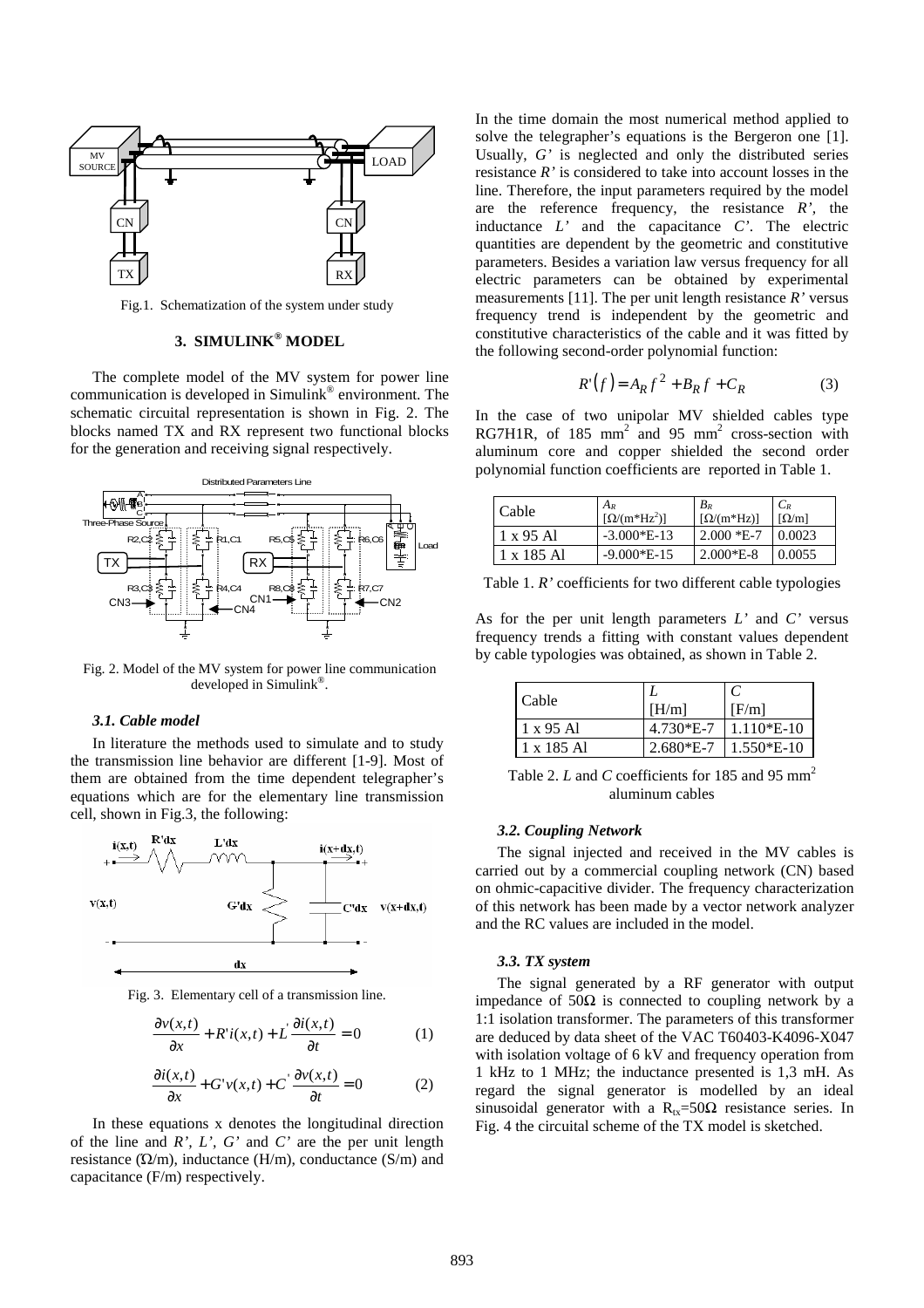

Fig. 4. Simulink<sup>®</sup> model of the TX system.

As shown in Fig. 4 in series to the sinusoidal generator is inserted an inductor L need to fit the generator output with the coupling network. Besides, in series to the secondary transformer a capacitor C to eliminate the residual 50 Hz voltage is introduced. The connectors 1 and 2 in Fig. 4 represent the connection point with the two coupling networks connected to the cable cores in MV source side.

#### *3.4. RX system*

Likewise to the TX system also in RX system the signal is picked up by the power cables through the CN, in load side, and transferred at the receiver through a 1:1 isolation transformer. In Fig. 5 the Simulink model of the RX system is represented. The receiver is modelled by a resistor  $Rrx = 50\Omega$  simulating the input impedance of the voltage measurement instrument.



Fig. 5. Simulink<sup>®</sup> model of RX system.

Also in this case in series to the isolation transformer primary an inductor is connected and a resistor divider is connected to secondary transformer to fit the receiver impedance input to the coupling networks. Moreover, a series capacitor to the isolation transformer secondary is inserted to reduce the 50 Hz voltage residual present between the 1 and 2 connections.

The 1 and 2 connectors in Fig. 5 represent the connection points of the RX system to the coupling networks that shunt the signal from the power cables.

## **4. RESULTS**

The distributed parameters model of the cable in lineline configuration has been verified considering the  $\alpha$ attenuation constant as parameter to compare the model performance with the experimental measurements. In the case of a double cable configuration and for two different cables typologies the attenuation constant measured and simulated have been compared. The comparison results for 95 and 185 mm<sup>2</sup> cross-section aluminum cables are shown in Figures 6 and 7 respectively.

The simulation results obtained with a Simulink model are in good agreement with the experimental measurements showing a difference about 1 dB and lesser of 0.1 dB for 1 km cable length of  $95$  and  $185$  mm<sup>2</sup> cross section respectively.



Fig. 6. Measurement and simulation results of the attenuation constant  $\alpha$  vs frequency for the 95 mm<sup>2</sup> crosssection cable in the double cable configuration.



Fig. 7. Measurement and simulation results of the attenuation constant  $\alpha$  vs frequency for the 185 mm<sup>2</sup> crosssection cable in the double cable configuration.

On the basis of the obtained results a complete MV power system model for PLC communications has been developed to verify the attenuation constant versus line length. Therefore, in the simulation model a transmission system in line to line configuration with  $185 \text{ mm}^2$  cross section and aluminium core for different line lengths were considered. Preliminary, the attenuation constant versus frequency for 1 km long cable has been calculated, in the case of sinusoidal signal injection, and the results are shown in Fig. 8. The results shown a minimum attenuation value of 16.48 dB at the frequency of 86 kHz and its value it is lower than 40 dB in the frequency range of  $86 \pm 0.5$  kHz.

For the frequency of 86 kHz corresponding to minimum attenuation value the variation of the constant  $\alpha$  versus line length is considered and the simulation results are sketched in Fig. 9. For typical MV cable lengths of 0.8 and 2 km the attenuation constant assumes values between 16 and 20 dB.